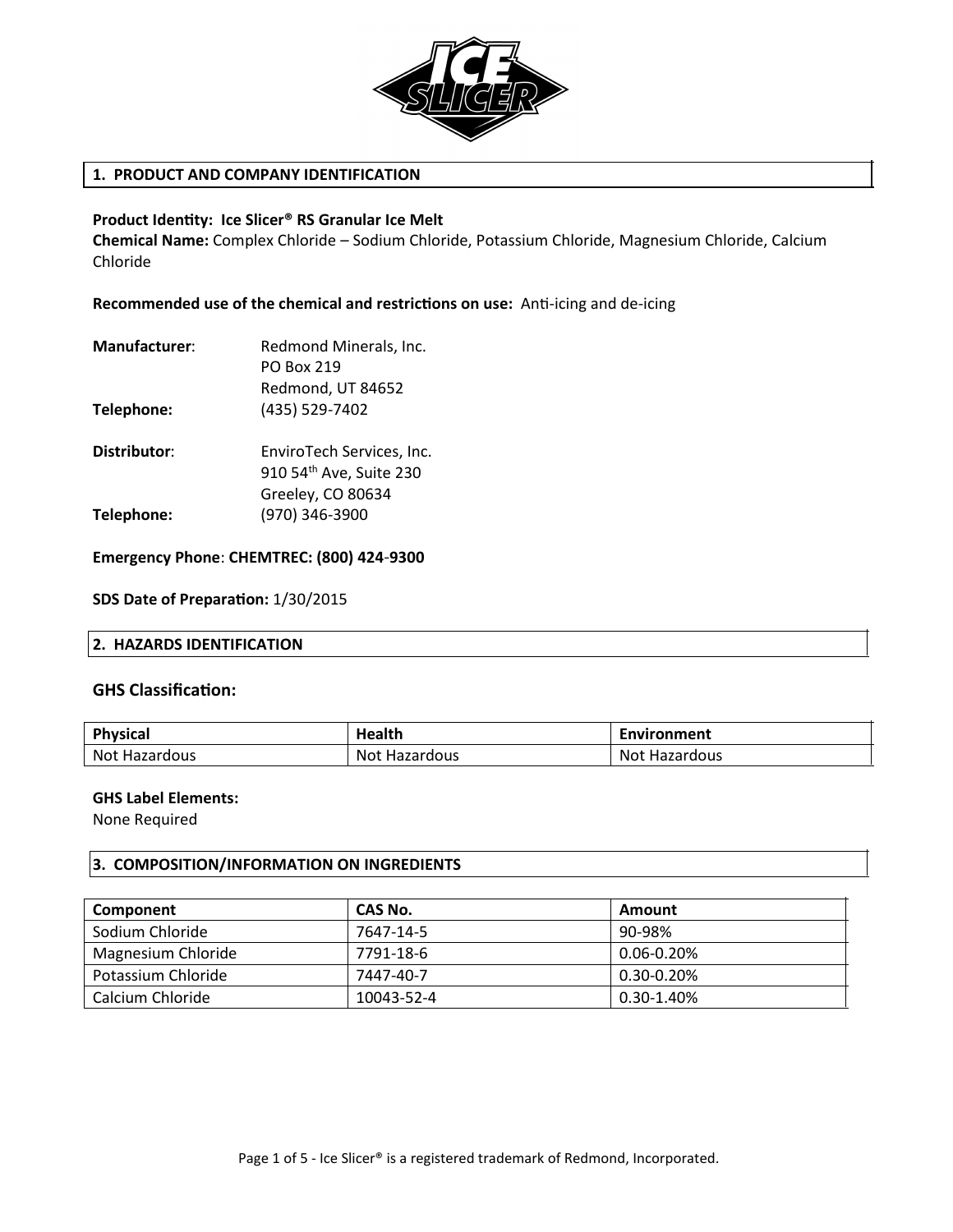## **4. FIRST AID MEASURES**

**Eye:** Flush victim's eyes with water while holding the eyelids apart. Get medical attention if irritation occurs and persists.

**Skin:** Wash skin thoroughly with soap and water. Get medical attention if irritation develops. Remove and launder clothing before reuse.

**Ingestion:** Do not induce vomiting unless directed to do so by a medical professional. Rinse mouth with water and give one glass of water to drink. Do not give liquids to an unconscious person. Get medical attention if symptoms develop.

**Inhalation:** If symptoms occur, remove victim to fresh air. If breathing is difficult or irritation persists, get medical attention.

**Most important Symptoms:** May cause slight eye irritation. Dust may cause slight respiratory tract irritation.

**Indication of immediate medical attention/special treatment:** Immediate medical attention is not required.

### **5. FIRE FIGHTING MEASURES**

**Suitable (and Unsuitable) Extinguishing Media:** Use media appropriate for surrounding fire.

**Specific hazards arising from the chemical:** Thermal decomposition may yield hydrogen chloride, halogenated compounds, and chlorine gas.

**Special Protective Equipment and Precautions for Fire-Fighting Instructions:** Firefighters should wear positive pressure self-contained breathing apparatus and full protective clothing. Aqueous solutions may cause surfaces to be extremely slippery and cause a slip hazard.

# **6. ACCIDENTAL RELEASE MEASURES**

**Personal Precautions, Protective Equipment, and Emergency Procedures:** Wear appropriate protective clothing as described in Section 8. Wash thoroughly after handling.

**Methods and Materials for Containment and Cleaning Up:** Sweep up material and collect in a suitable container for disposal. Flush spill area with water. Report releases as required by local, state, and federal authorities.

# **7. HANDLING AND STORAGE**

**Precautions for Safe Handling:** Avoid contact with the eyes, skin, and clothing. Avoid breathing dusts. Wear protective clothing and equipment as described in Section 8. Wash thoroughly with soap and water after handling. Keep containers closed when not in use.

**Conditions for Safe Storage, Including Any Incompatibilities:** Store in a cool, dry, well-ventilated area away from incompatible materials. Product may be corrosive to some metals.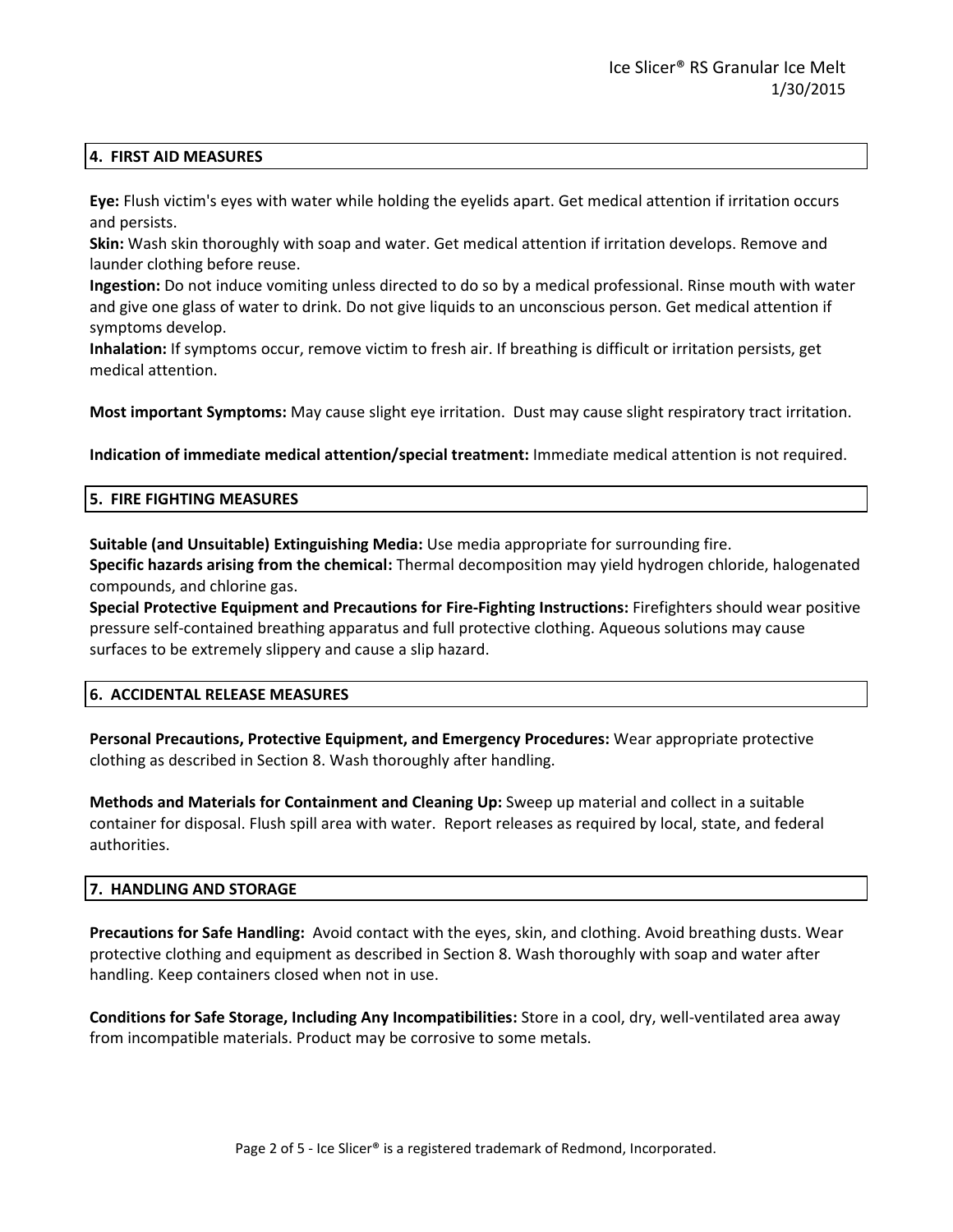# **8. EXPOSURE CONTROLS/PERSONAL PROTECTION**

### **Exposure Guidelines:**

| Sodium Chloride    | None Established |
|--------------------|------------------|
| Magnesium Chloride | None Established |
| Potassium Chloride | None Established |
| Calcium Chloride   | None Established |

**Engineering Controls:** Use with adequate general ventilation to minimize exposures.

**Respiratory Protection:** In operations where exposure levels are excessive, a NIOSH approved respirator with dust cartridges or supplied air respirator appropriate for the form and concentration of the contaminants should be used. Selection and use of respiratory equipment must be in accordance with OSHA 1910.134 and good industrial hygiene practice.

**Skin Protection:** Wear impervious gloves such as rubber or neoprene if needed to avoid prolonged skin contact.

**Eye Protection:** Safety glasses recommended.

**Other:** Long-sleeved clothing and long pants recommended to avoid prolonged skin contact. Suitable washing facilities should be available in the work area.

## **9. PHYSICAL AND CHEMICAL PROPERTIES**

**Appearance And Odor:** Reddish to white solid with no odor.

| <b>Odor Threshold: Not established</b>           |
|--------------------------------------------------|
| Initial Boiling Point/Range: Not established     |
| Vapor Pressure: Not determined                   |
| <b>Evaporation Rate: Not determined</b>          |
| pH: Not applicable                               |
| <b>Octanol/Water Coefficient: Not determined</b> |
| Decomposition Temperature: Not determined        |
| Flammability (solid, gas): Not flammable         |
| Autoignition Temperature: Not determined         |
| <b>UEL:</b> Not determined                       |
|                                                  |

# **10. STABILITY AND REACTIVITY**

**Reactivity:** Not normally reactive

**Chemical Stability:** Stable under normal storage and handling conditions.

**Possibility of Hazardous Reactions:** None known.

**Conditions to Avoid:** None known.

**Incompatible Materials:** Strong oxidizing agents, concentrated acids, and some metals.

**Hazardous Decomposition Products:** When heated to decomposition emits hydrogen chloride, halogenated compounds, and chlorine gas.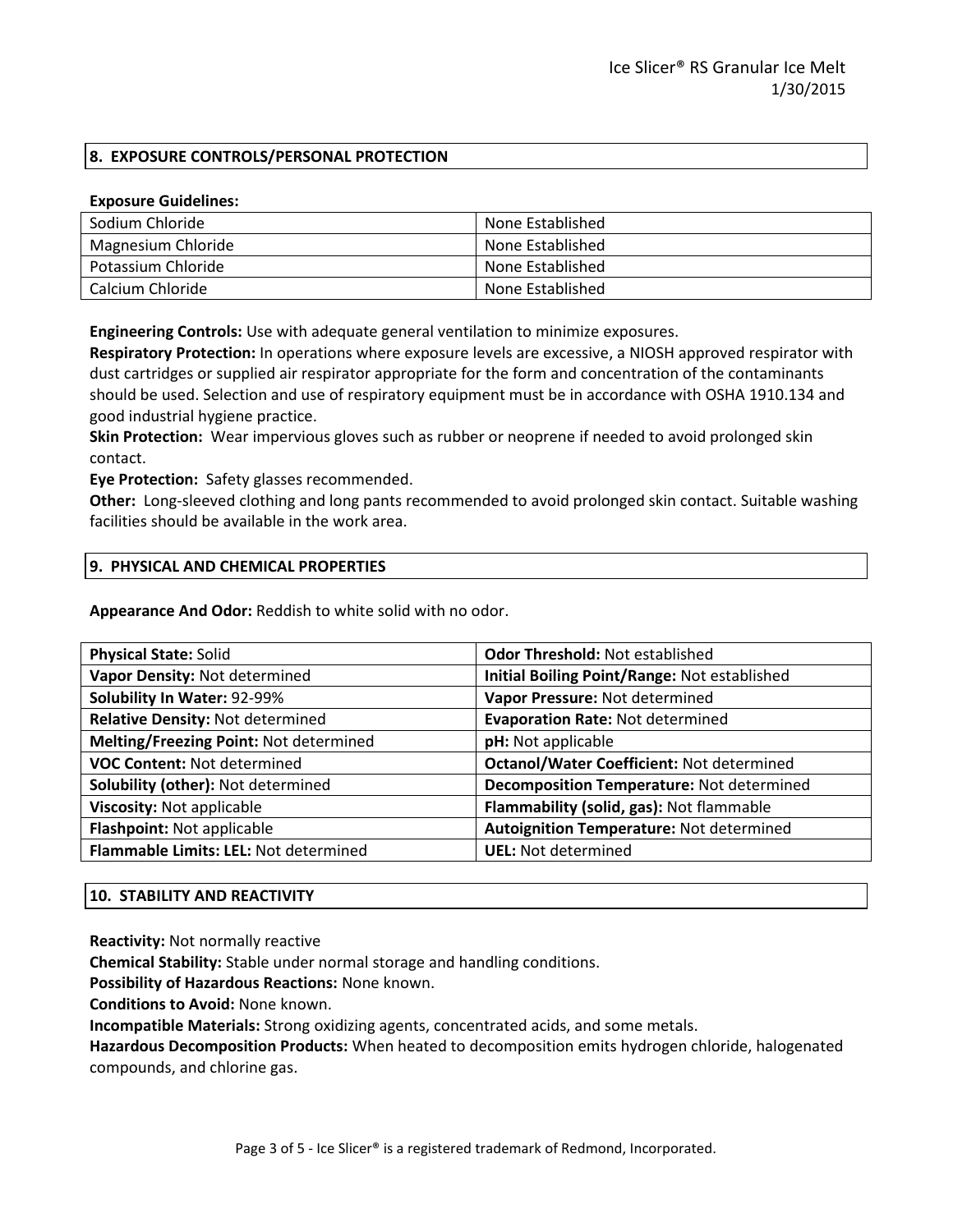### **11. TOXICOLOGICAL INFORMATION**

### **HEALTH HAZARDS:**

**Ingestion:** Ingestion may cause slight irritation.

**Inhalation:** Inhalation of dusts may cause slight irritation of the nose, throat, and upper respiratory tract. **Eye:** May cause slight irritation.

**Skin:** May cause slight irritation on prolonged or repeated contact.

**Sensitization:** This material is not known to cause sensitization.

**Chronic:** None known.

**Carcinogenicity:** None of the components is listed as a carcinogen or suspected carcinogen by IARC, NTP, or OSHA.

**Germ Cell Mutagenicity:** None currently known. **Reproductive Toxicity:** None currently known.

## **Numerical Measures of Toxicity**:

No toxicity data available

## **12. ECOLOGICAL INFORMATION**

**Ecotoxicity:** No data available **Persistence and Degradability:** Biodegradation is not applicable to inorganic substances. **Bioaccumulative Potential:** No data available **Mobility in Soil:** No data available **Other Adverse Effects:** None known

### **13. DISPOSAL CONSIDERATIONS**

Dispose in accordance with local, state, and federal environmental regulations.

### **14. TRANSPORT INFORMATION**

### **DOT Hazardous Materials Description:**

Proper Shipping Name: Not regulated UN Number: None Hazard Class/Packing Group: None Labels Required: None